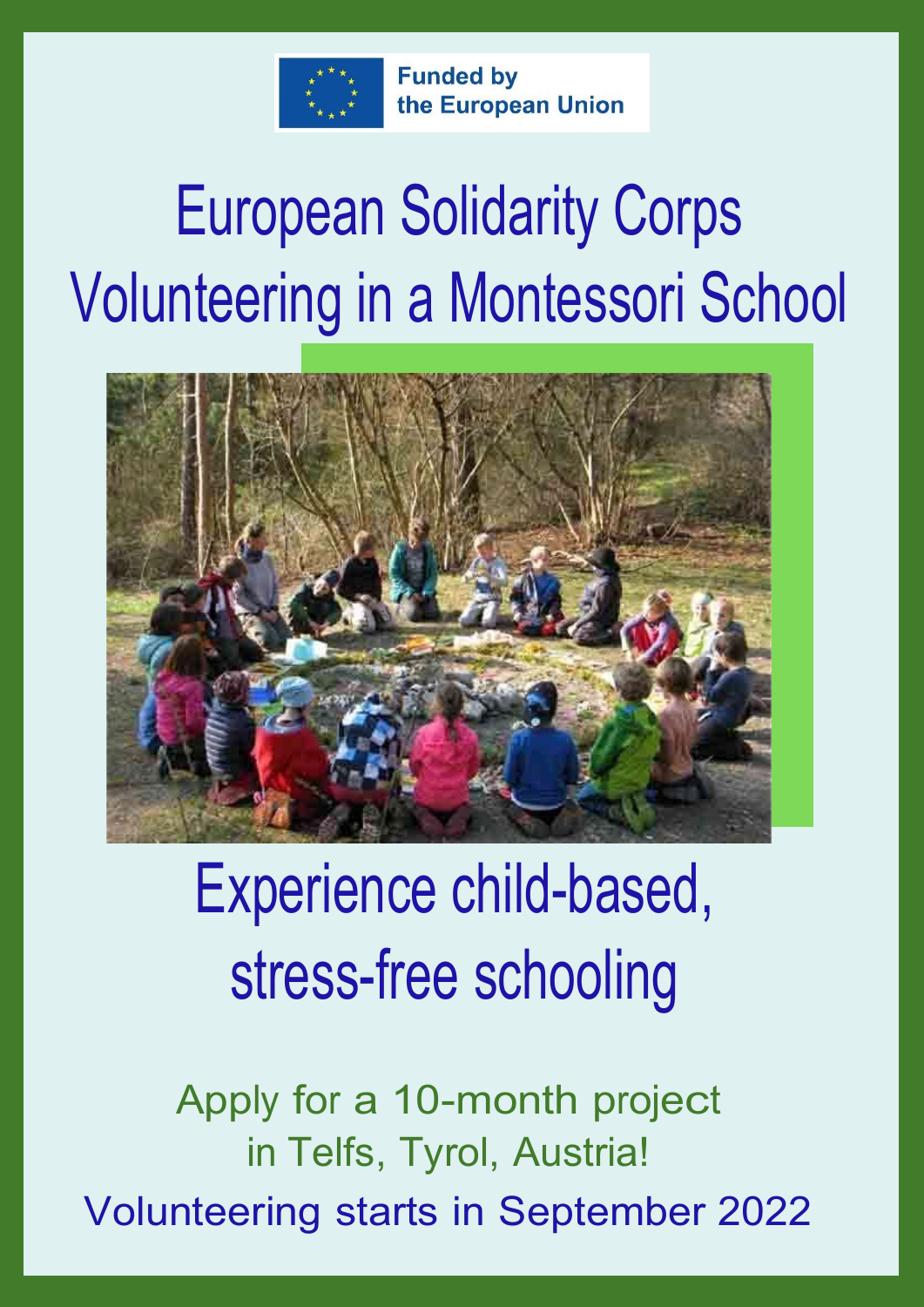#### Hosting organisation

#### Schulgarten – Aktive Montessorischule Telfs www.schulgarten.at Located in Telfs, Austria

Schulgarten – Aktive Montessorischule Telfs will be hosting two volunteers at the same time in 2022. One volunteer will be active in the "Primaria 1" (with 6- to 9-year-olds), and one in the "Sekundaria" (with 12- to 15-year-olds).



Some info on the hosting organisation:

\* We live "green": Our School is situated amidst the Tyrolean mountains Alps, is located at the edge of the town Telfs in western Tyrol and is surrounded by green fields. All seasons offer great opportunities for sports, outdoor activities, but also easy to reach close-by cultural events in Innsbruck, the capital of Tyrol, and sightseeing possibilities within Austria and neighbouring countries.

\* We work actively: Our huge garden is a learning field as well as an adventurous and recreational playground for our children. One day a week teaching takes place outdoor in the surrounding forests, using the offerings of nature for learning and exploring.

\* We teach child-based: Momentarily, our school hosts 74 children aged 6 to 15. Each one of them is treated like an intelligent, emotional and mature human being and is coached based on personal possibilities, abilities and interests by our pedagogic team (12 teachers).

\* We coach stress-free: Our children learn free of pressure and over-stress. They are allowed to have their individual pace in learning, achieving and implementing. And all within the pedagogic thoughts of Maria Montessori: "As much freedom as possible, as much structure as necessary."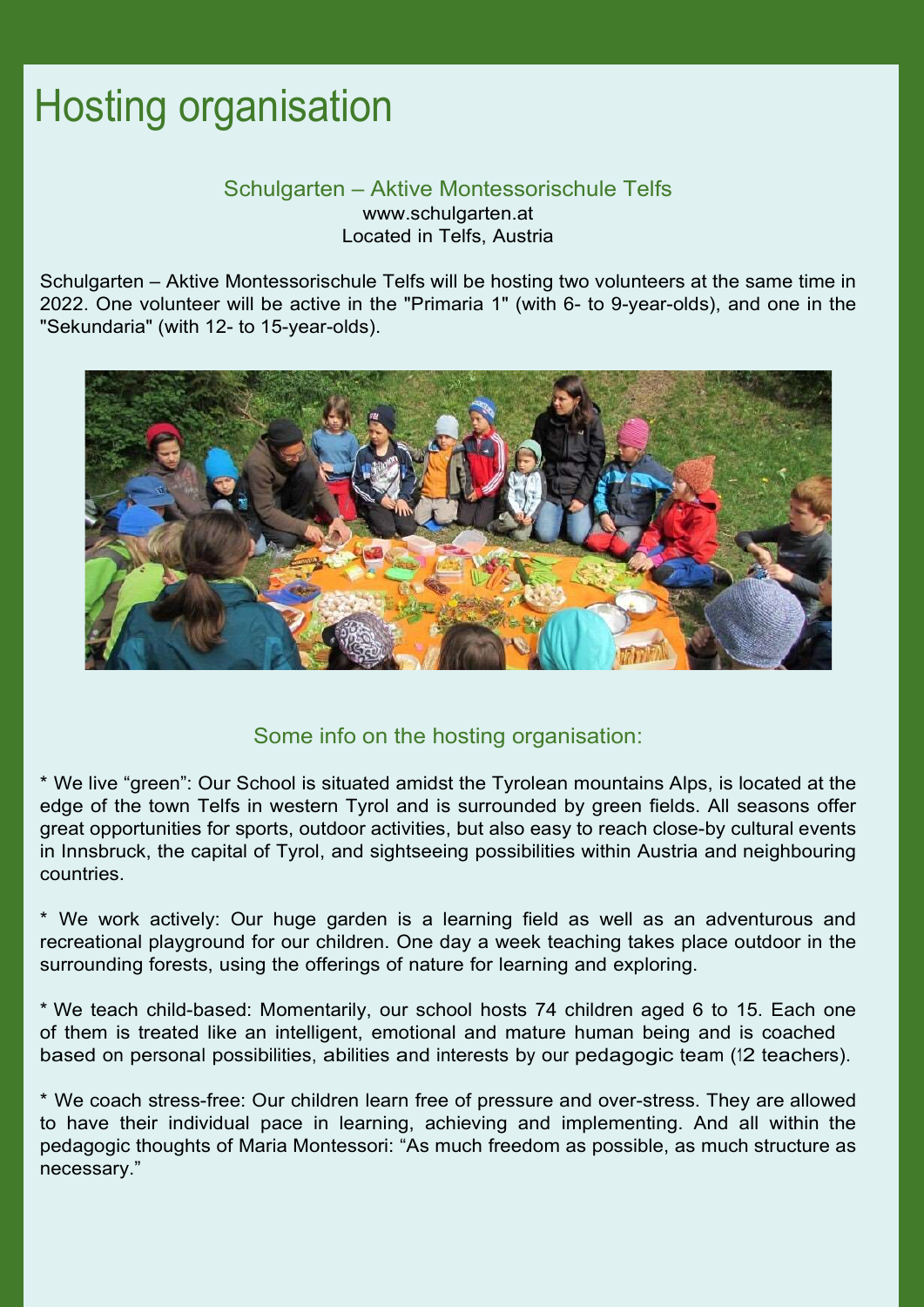#### Lead organisation & Funding

The lead organisation of this project is InfoEck (Verein Generationen und Gesellschaft). InfoEck coordinates seven volunteers in the region of Tyrol at six hosting organisations and oversees the administration, finances and the quality control of the project. InfoEck organises wideranging group activities for all volunteers about once a month (like a radio show, evaluation meetings, a charity cooking event etc.) These group events are part of the volunteering project and all volunteers should be prepared to participate in all these activities.

InfoEck has submitted this project to the Austrian National Agency and has received a confirmation for the grant. However, we are still waiting for the final contract for the funding (grant agreement). We are optimistic, due to good experiences in the past. The EU, InfoEck and Schulgarten will finance this volunteering project. The only possible financial contribution that the selected volunteer may need to make is to pay a small share of the travel costs.

The responsible coordinator is ready to answer open questions and to prepare the project with Schulgarten, the selected volunteer and the supporting sending organisation. The coordinator's name is Elisabeth Summerauer: international@infoeck.at (send applications to Schulgarten, not to Elisabeth!).

More info about InfoEck: Instagram InfoEck - Jugendinfo Tirol Facebook InfoEck - Jugendinfo Tirol Youtube InfoEck - Jugendinfo Tirol Website www.infoeck.at/infoeck-eujugendprogramme/eskfreiwilligendienst/volunteering-tirol



#### Location, Housing & Finances

Schulgarten – Aktive Montessorischule Telfs is located in the town Telfs, with about 15.000 inhabitants. It is a small town. There is good infrastructure, opportunities of outdoors and sports, basic shops etc. The regional capital Innsbruck can be reached in 30 minutes via train/bus. Public transport is easily accessible and well organized. The volunteer will be supported to receive a ticket valid for the public transport in the region of Tirol.

We offer a flat for our volunteers. Each volunteer has his/her own room and there are shared facilities, kitchen, living room and bathroom. Transportation to work is not needed, everything is within walking-distance. Local people speak a German dialect ("Tirolerisch"). The majority of people in Tyrol can speak English, especially young people.

The volunteer will receive sufficient monthly food money and EUR 5,- per day of pocket money.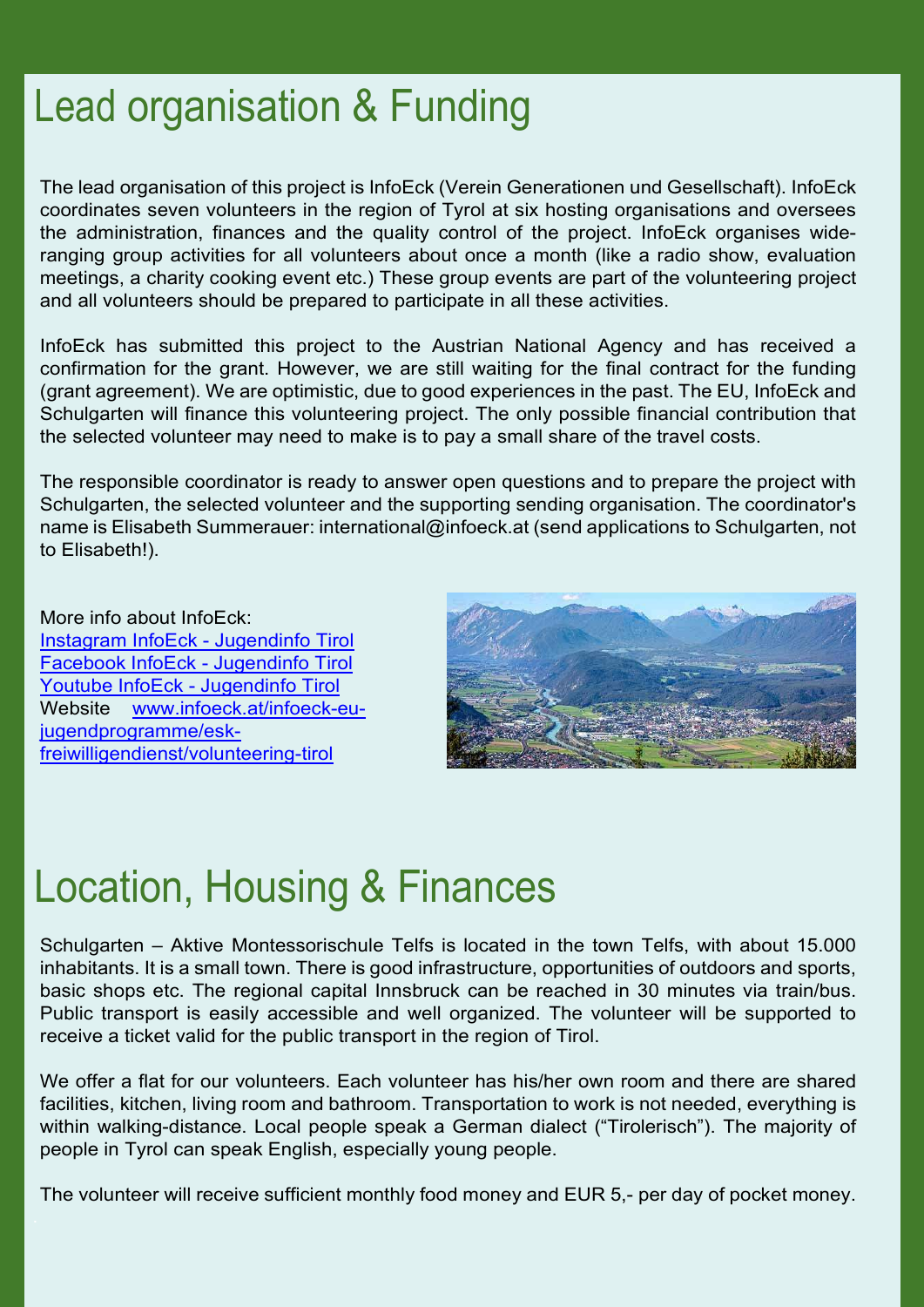#### Tasks & Activities of the volunteer

Each volunteer will be engaged in a variety of tasks and activities, 35 hours per week, on five days per week from Monday to Friday. The volunteer will be supported by a multi-professional team in the school.

- The first target group is called Primaria 1, here are 6- to 9-year-old children that go to he school. There are 30 children this school year.
- The second target group is called Sekundaria, they are 12 to 15 years old. There are 14 juveniles this year.

Please tell us, if you prefer Primaria 1 or Sekundaria.

The tasks and activities of the volunteer can encompass the following:

- Active participation in the daily routines of our school day (lessons, outdoor activities, nature day is once a week, leisure time, project-based work, creative projects…),
- Face-to-face coaching of the children according to our school concept,
- Accompanying the children on excursions (museums, cultural events, …) and to sports activities (skiing, climbing, …),
- Arranging the daily learning environment,
- Bring in her/his own talents, creative ideas, skills, own cultural background and language (cooking local dishes, handy-crafts, music, …),
- Taking part in our weekly team meetings and meetings with the tutor,
- Attending our parent-teacher conference evenings, held six times a year,
- Creating and implementing a personal project with professional support,
- Participating in the activities organised by InfoEck.

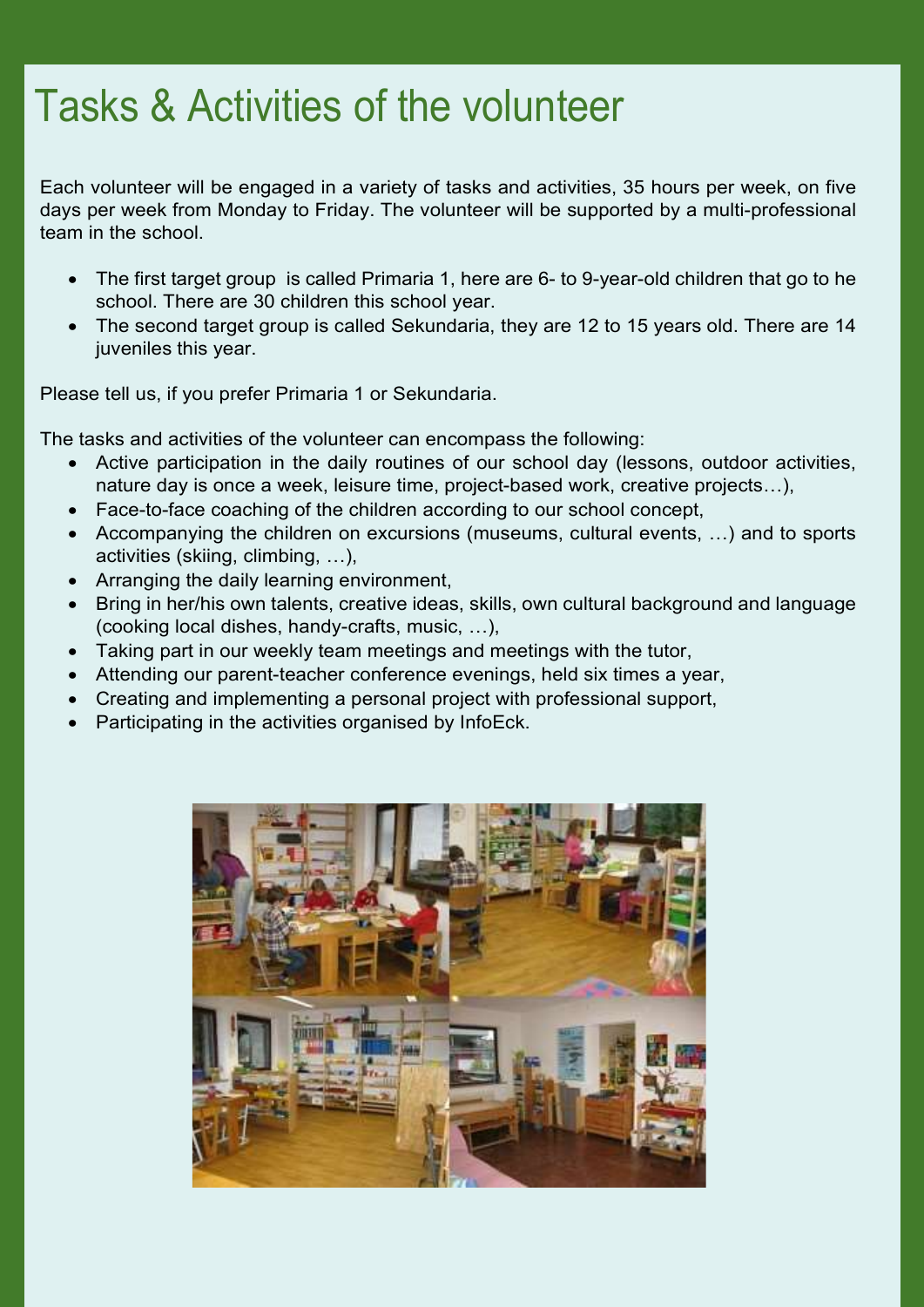#### Profile of the volunteer

We would be happy to host a volunteer who:

- wants to experience working with school children aged 6 to 9 years or aged 12-15 years,
- is eager to participate actively,
- is interested in learning more about another culture and different backgrounds,
- is open-minded, friendly, enthusiastic, creative and communicative,
- is willing to work in an interdisciplinary team and reflect her/his work,
- is motivated to learn German (and some Tyrolean German dialect),
- brings her/his own culture and interests into the project,
- is ready to volunteer for 10 months starting in September 2022.

You can apply for this project, if you live in an EU country, Iceland, Liechtenstein, or Norway. Only for people between 18 and 30 years. The volunteer must be available for the project full time. (You must not study, work, be in training or any other side occupation that keeps you from volunteering.)

We are open to host volunteers with different backgrounds and especially encourage participants with fewer opportunities to send their application.



### Project Duration

10 Months; Expectedly from 7th September 2022 and lasts until 12th July 2023.

As we are still waiting for the funding contract (grant agreement) by the Austrian National Agency, these dates may change. We ask you to be committed to participate the whole duration, it's important for the project, your own learning development and for the hosting organisation!